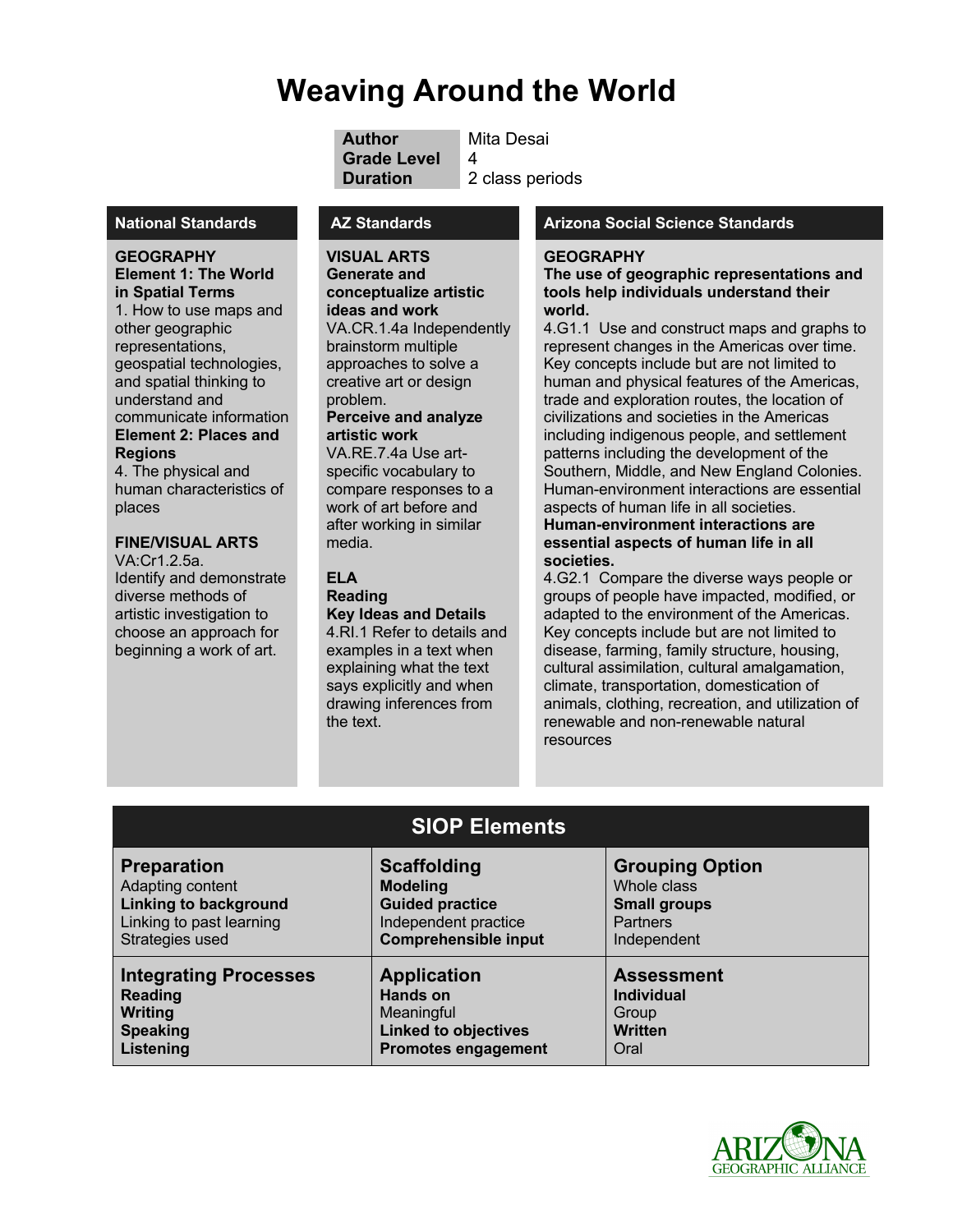## **Arizona English Language Proficiency Standards**

#### **Grade 4 and 5**

**Basic**

#### **Listening and Reading**

Standard 1 By the end of each language proficiency level, an English learner can construct meaning from oral presentations and literary and informational text through grade appropriate listening, reading, and viewing.

B-4 utilize visual information to understand the text

Standard 2 By the end of each language proficiency level, an English learner can determine the meaning of words and phrases in presentations and literary and informational text.

B-1: determine the meaning of frequently occurring academic and content-specific words and phrases.

#### **Speaking and Writing**

Standard 6 By the end of each language proficiency level, an English learner can participate in grade appropriate oral and written exchanges of information, ideas, and analyses, responding to peer, audience, or reader comments and questions.

B-5: contribute information and evidence to collaborative oral and written discussions

## **Overview**

The appreciation of art and its importance in the world around us should begin at a young age. Weaving is one such art form that shows the creativity and skill of the creater through the use of fabrics. Fabrics worn often show the location of the owner. So art, clothing, and geography all are tied together.

## **Purpose**

In this lesson, students will be introduced to and practice weaving skills. They will also learn about the geographical context of clothing and reading a weather map. Through these activities, students will gain a greater appreciation for the fabrics in their lives. This lesson contains adaptations for diverse learners (ELLs).

## **Objectives**

The student will be able to:

- 1. Create a woven fabric/mat.
- 2. Use a map to identify a variety of climates and appropriate clothing for such climates.
- 3. Describe various fabrics.

## **Key Vocabulary**

**horizontal lines** – line that goes from one side to the other (sleeping line) **vertical lines**- line that goes up and down (standing line) **over-** above

**under**- below

**knot**- the manner in which strings or yarn are tied to each other

**pattern**- a repetition of shapes or lines creating a desian

**texture**- the feel of a surface

## **Materials**

- Projection device, computer, and internet
- **Current Weather Map found at** https://weather.com/maps/currentusweather
- YouTube video Fibres to Fabrics (4.31 min) https://www.youtube.com/watch?v=PDuiSnBYC Qc
- YouTube video Pineapple Fiber Production (1.23 min) https://www.youtube.com/watch?v=lpU6ymlurlQ
- YouTube video How Banana Waste Is Turned Into Rugs, Fabric (5.36 min) https://www.youtube.com/watch?v=Ust6Bh1D3G Y
- Different types of **labeled** fabrics (cotton, wool, polyester, knitted objects, felt, flannel, silk, woven mats, etc.)
- **Vocabulary Cards**
- Doc camera
- Strips of colored paper (11 by  $\frac{1}{2}$  or  $\frac{3}{4}$  inches)
- Clear tape
- Understanding a Temperature Map and Answer Key
- **Ticket Out the Door**
- Vocabulary Test and Answer Key

## **Procedures**

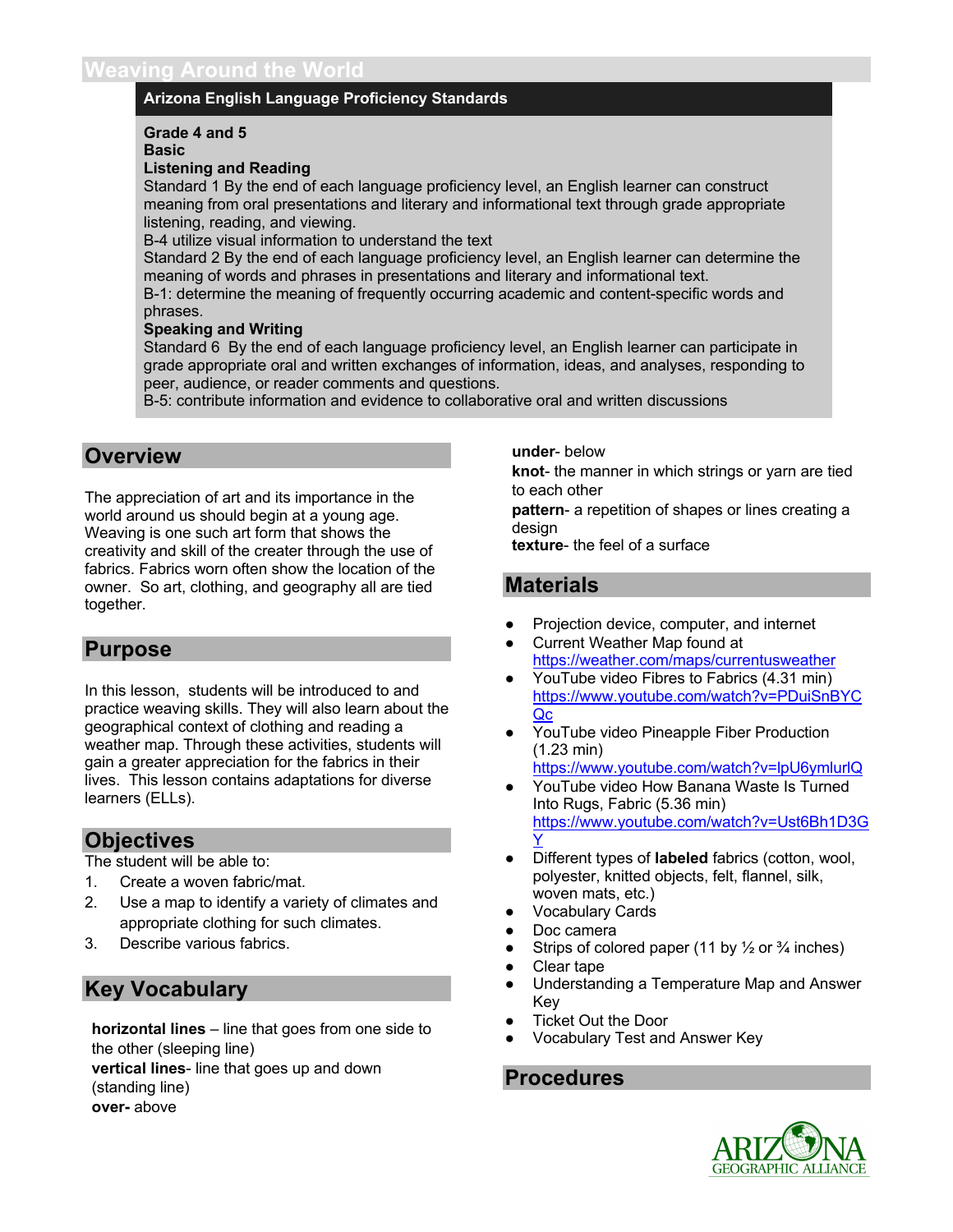## **Engage:**

- 13. Begin the lesson by asking: "What types of clothing would you take with you if you were going to visit Flagstaff, Arizona, during winter? And why those items?" Anticipated answers: Jackets, sweaters, coats, socks, boots, umbrella, waterproof materials. Why: To keep warm; because of the cold weather, to shed the rain/snow, keep you dry, etc. **(Preparation: Linking to background)**
- **14.** Optional: Display examples of the different materials used in clothing to keep us warm and dry. (wool, polyester filling in jackets, waterproof synthetic fabrics, etc.). **(Scaffolding: Comprehensible input)**
- 15. Project the current Weather Map found at https://weather.com/maps/currentusweather
- 16. Explain that color bar shows rain, ice, snow; and the lines connect places with similar atmospheric conditions. Find Flagstaff and have the students determine whether it is snowing, etc. Then look lower on the website and find the Average Temperature Maps. Have students generalize how cold or hot various parts of the U.S. would be by asking: "Where else in the U.S. do you think you would need TODAY the same type of clothes as Flagstaff, Phoenix, or Yuma? **(Application: Linked to objectives)**
- 17. Have students partner and model how to create a three column list for 1) summer clothing, 2) winter clothing, and 3) spring/fall clothing. At the bottom of the paper, 4) list several fabrics you think students will know about. Allow time for students to create their lists. Discuss their ideas.
- 18. Project the following videos and follow up with a discussion of the composition of different types of cloth and clothing.

Fibres to Fabrics (4.31 min) (Note: British spelling on words might need explanations) https://www.youtube.com/watch?v=PDuiSnBYC Qc

Pineapple Fiber Production (1.23 min) (reinforce this a sustainable resource)

https://www.youtube.com/watch?v=lpU6ymlurlQ How Banana Waste Is Turned Into Rugs, Fabric (5.36 min) (reinforce this a sustainable resource) https://www.youtube.com/watch?v=Ust6Bh1D3G Y **(Integrating Proceses: Reading, Listening, Writing)**

## **Explore**:

- 19. Distribute samples of 4 or 5 different types of **labeled** fabric to each small group of students. Write these questions on the whiteboard.
	- 1) What are the similarities and differences between any two fabrics that you touched?

2) Why do you think they are different? Allow groups time to generate some answers.

20. Solicit and record the groups' responses on the board and link their descriptions to the former activity of where they listed the kinds of fabrics they could identify. Did they learn the names of some new fabrics? And how does the weaving composition make fabrics similar or different. **(Grouping Options: Small group, Scaffolding: Comprehensible input)** 

## **Explain**:

- 9. Return to the idea of visiting Flagstaff during Christmas. Which of these fabrics would they like their clothing to be constructed from?
- 10. Introduces the vocabulary words by projecting the Vocabulary Cards and explaining the definitions.
- 11. Using the Doc camera, model the weaving process using the strips of colored paper while reinforcing the meaning of the vocabulary words. **(Scaffolding: Modeling; Application: Linked to objectives)**
- 12. Divide students into groups of 3 or 4 and give each group 6 paper strips of any 2 different colors and a long strip of clear tape. The teacher will then guide the students through the weaving process using the paper strips.
	- Lay one colored strip of paper horizontally on the desk/table and tape its left edge to the table. Repeat with the next strip of the same color.
	- Once the 6 horizontal strips are taped down, the teacher demonstrates the weaving process step by step, using the vocabulary words- over and under.
	- Have students in the groups take turns weaving with the second color of the paper. Tape this color strip at its top to the desk.
	- As each student weaves their strip, the group members repeat over /under as they perform the specific task. **(Grouping Options; Small groups; Scaffolding: Guided practice; Application: Hands-on, Promotes engagement)**
	- Model how to secure the strips with tape on all four sides so the woven fabrics/mats can be picked up.
	- Have each group show their woven pieces to the class and explain their process and what they learned using the new vocabulary. (**Integrating processes: Speaking, Listening)**

## **Evaluate:**